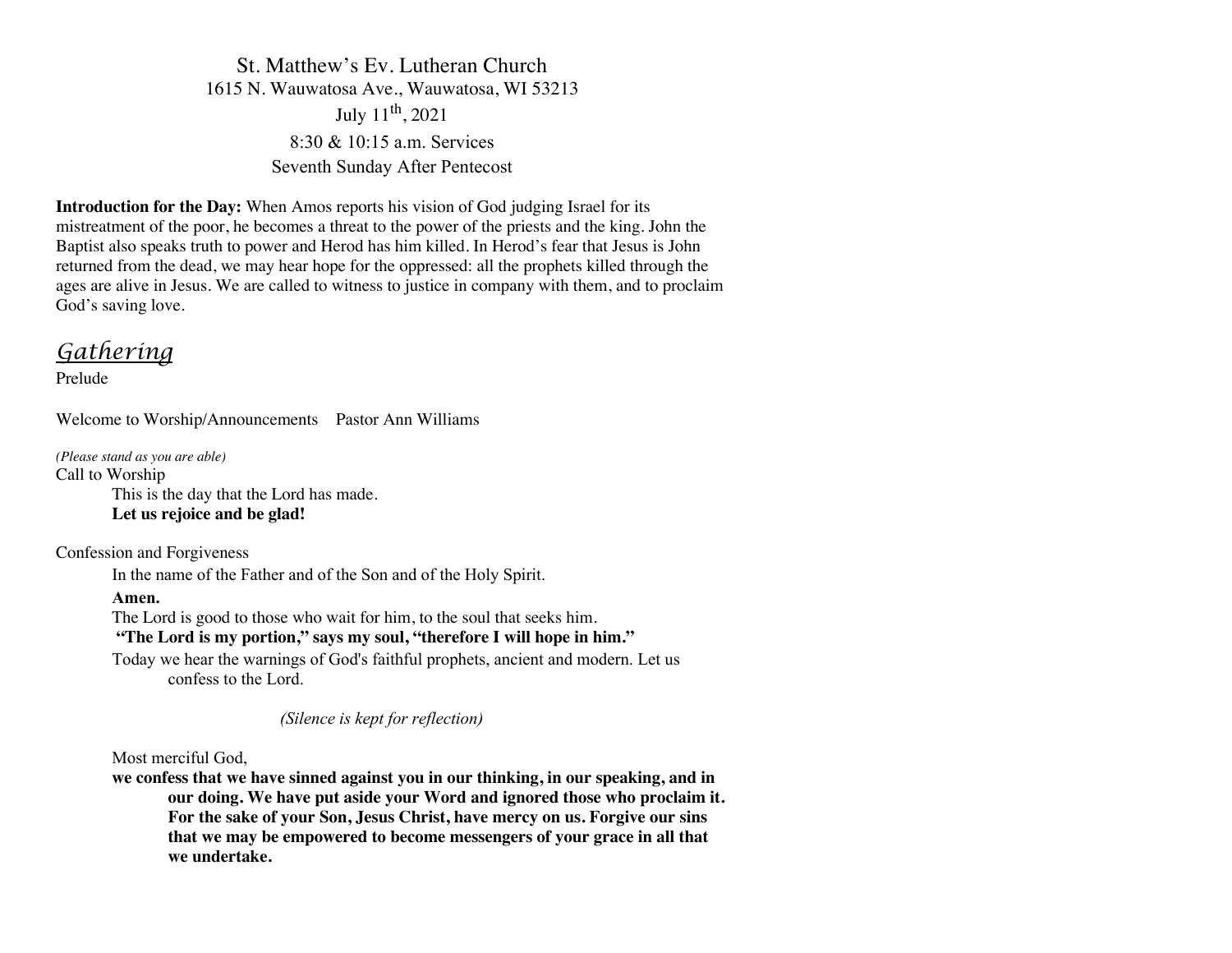The steadfast love of the Lord never ceases; his mercies never come to an end; they are new every morning. Through the Holy Spirit given to us, God's love has been poured into your hearts. For the sake of Jesus Christ, your sins are forgiven.

#### **Amen.**

#### Gathering Song **#556 Morning Has Broken**

- *1. Morning has broken like the first morning, blackbird has spoken like the first bird. Praise for the singing! Praise for the morning! Praise for them, springing fresh from the Word!*
- *2. Sweet the rain's new fall sunlit from Heaven, like the first dewfall on the first grass. Praise for the sweetness of the wet garden, sprung in completeness where his feet pass.*
- *3. Mine is the sunlight, mine is the morning, born of the one light Eden saw play. Praise with elation, praise every morning, God's re-creation of the new day!*

Text: Eleanor Farjeon, 1881-1965, The Children's Bells. Text copyright © Miss E. Farjeon Will Trust, admin. David Higham Assoc., Ltd. Podcast/Streamed/Reprinted with permission under One License A-703603. All rights reserved. Music: Gaelic Tune. Tune: Bunessan 558D.

Opening Litany for *"Prophets of Old"* Sunday

O Jesus, you have sent us out to proclaim the Gospel. **May we make your name known to all.** Like the prophets of old, **Amos, who proclaimed; was persecuted.** Like the prophets of old, **John, who baptized; was beheaded.** Like the prophets of old, **your Son was sent to spread the word, to be the Word.**  We are God's messengers in this world, **blessed to be a blessing to the people in our lives.**

Apostolic Greeting

The grace of our Lord Jesus Christ, the love of God and the communion of the Holy Spirit be with you all.

# **And also with you.**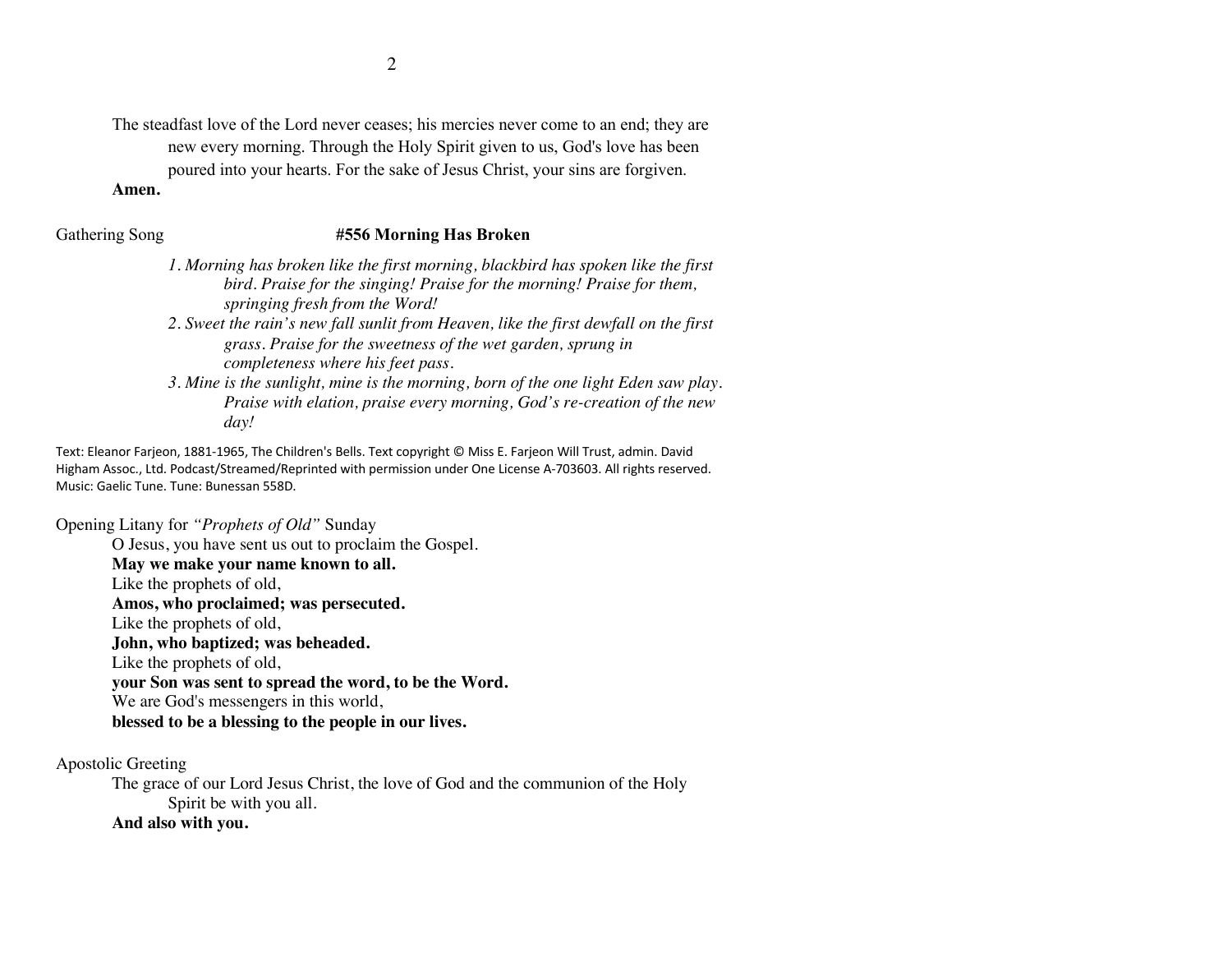# Prayer of the Day

Let us pray. O God, from you come all holy desires, all good counsels, and all just works. Give to us, your servants, that peace which the world cannot give, that our hearts may be set to obey your commandments; and also that we, being defended from the fear of our enemies, may live in peace and quietness, through Jesus Christ, our Savior and Lord.

**Amen.**

*Word*

*(Please be seated)* First Reading Amos 7:7-15

*Amos is not the kind of prophet attached to temples or royal courts. Rather, he is an ordinary farmer from Judah (the southern kingdom) called by God to speak to Israel (the northern kingdom). God's word of judgment through Amos conflicts with the king's court prophet Amaziah, whom Amos encounters at Bethel.*

A reading from Amos, Chapter 7.

- This is what [the Lord GOD] showed me: the Lord was standing beside a wall built with a plumb line, with a plumb line in his hand. And the LORD said to me, "Amos, what do you see?" And I said, "A plumb line."
- Then the Lord said, "See, I am setting a plumb line in the midst of my people Israel; I will never again pass them by; the high places of Isaac shall be made desolate, and the sanctuaries of Israel shall be laid waste, and I will rise against the house of Jeroboam with the sword."
- Then Amaziah, the priest of Bethel, sent to King Jeroboam of Israel, saying, "Amos has conspired against you in the very center of the house of Israel; the land is not able to bear all his words.
- For thus Amos has said, 'Jeroboam shall die by the sword, and Israel must go into exile away from his land.' " And Amaziah said to Amos, "O seer, go, flee away to the land of Judah, earn your bread there, and prophesy there; but never again prophesy at Bethel, for it is the king's sanctuary, and it is a temple of the kingdom."
- Then Amos answered Amaziah, "I am no prophet, nor a prophet's son; but I am a herdsman, and a dresser of sycamore trees, and the LORD took me from following the flock, and the LORD said to me, 'Go, prophesy to my people Israel.'"

Word of God, word of life. **Thanks be to God.**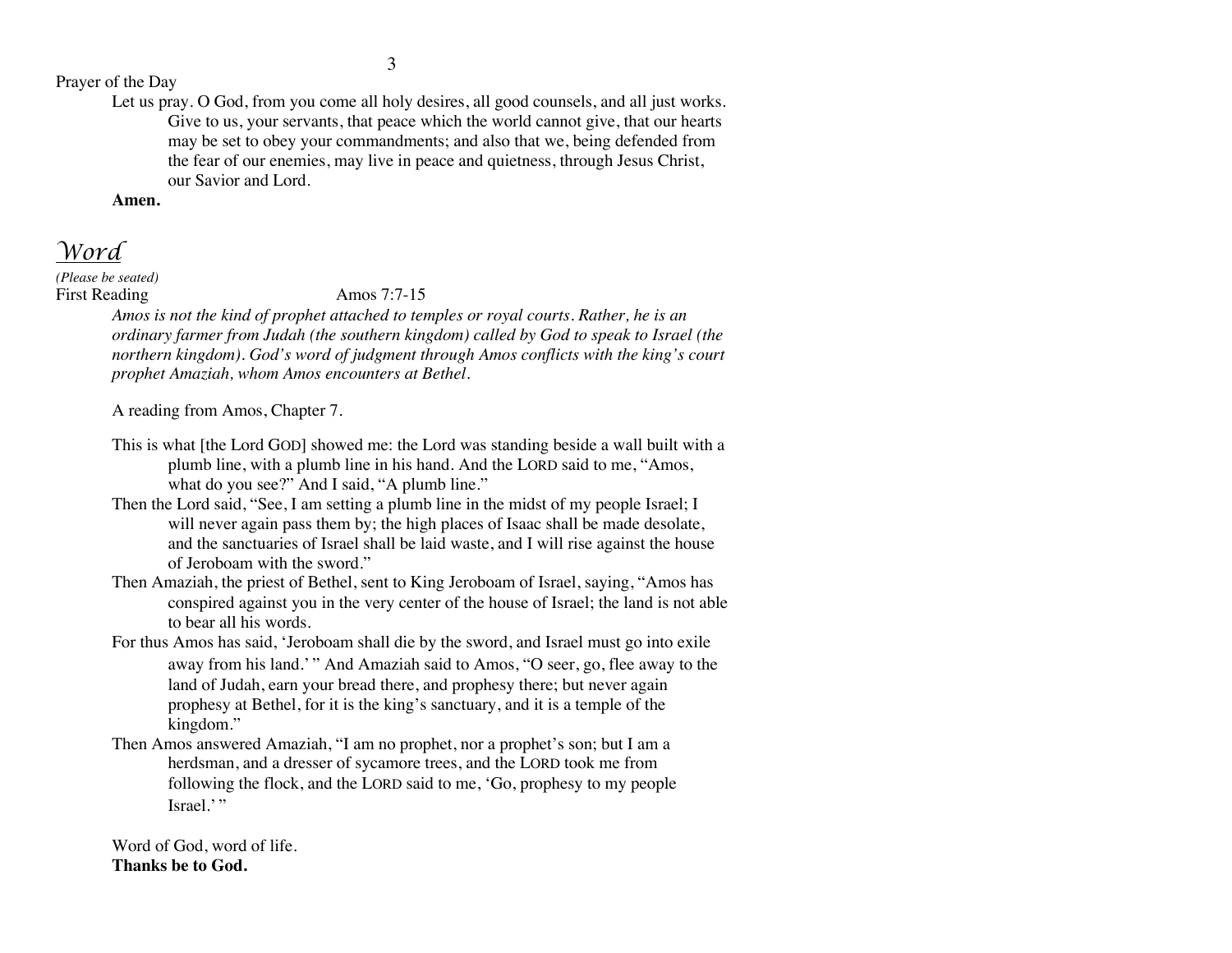## Psalm Psalm 85:8-13

*I will listen to what the LORD God is saying. (Ps. 85:8)*

Let us read responsively from Psalm 85.

- I will listen to what the LORD God is saying; for you speak peace to your faithful people and to those who turn their hearts to you.
- **Truly, your salvation is very near to those who fear you, that your glory may dwell in our land.**
- Steadfast love and faithfulness have met together; righteousness and peace have kissed each other.
- **Faithfulness shall spring up from the earth, and righteousness shall look down from heaven.**

The LORD will indeed grant prosperity, and our land will yield its increase. **Righteousness shall go before the LORD and shall prepare for God a pathway.**

Word of God, word of life. **Thanks be to God.**

Second Reading Ephesians 1:3-14

*In Jesus, all of God's plans and purposes have been made known as heaven and earth are united in Christ. Through Jesus, we have been chosen as God's children and have been promised eternal salvation.*

A reading from Ephesians, Chapter 1.

- Blessed be the God and Father of our Lord Jesus Christ, who has blessed us in Christ with every spiritual blessing in the heavenly places, just as he chose us in Christ before the foundation of the world to be holy and blameless before him in love. He destined us for adoption as his children through Jesus Christ, according to the good pleasure of his will, to the praise of his glorious grace that he freely bestowed on us in the Beloved. In him we have redemption through his blood, the forgiveness of our trespasses, according to the riches of his grace that he lavished on us. With all wisdom and insight he has made known to us the mystery of his will, according
- to his good pleasure that he set forth in Christ, as a plan for the fullness of time, to gather up all things in him, things in heaven and things on earth.
- In Christ we have also obtained an inheritance, having been destined according to the purpose of him who accomplishes all things according to his counsel and will, so that we, who were the first to set our hope on Christ, might live for the praise of his glory.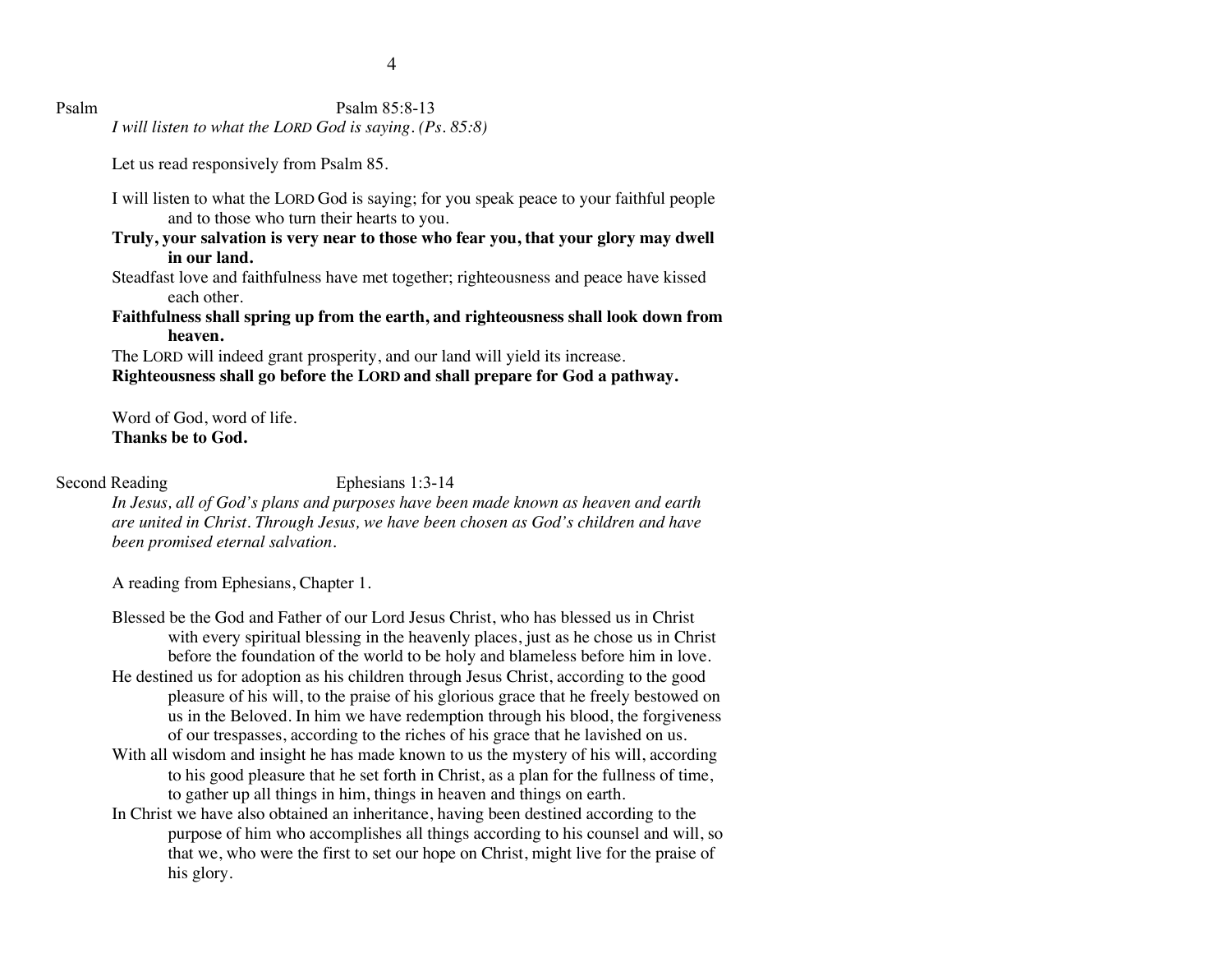In him you also, when you had heard the word of truth, the gospel of your salvation, and had believed in him, were marked with the seal of the promised Holy Spirit; this is the pledge of our inheritance toward redemption as God's own people, to the praise of his glory.

Word of God, word of life. **Thanks be to God.**

*(Please stand as you are able)*

### Gospel Acclamation **#512 Lord, Let My Heart Be Good Soil**

Lord, let my heart be good soil, open to the seed of your word. Lord, let my heart *be good soil, where love can grow, and peace is understood. When my heart is hard, break the stone away. When my heart is cold, warm it with the day. When my heart is lost, lead me on your way. Lord, let me heart, Lord, let my heart, Lord, let my heart be good soil.*

Text and Music: Handt Hanson, b. 1950. Tune: Good Soil, Irrg. Copyright © 1985 Prince of Peace Publ./Changing Church, Inc., Onelicense.net A-703603. Used by permission. All rights reserved.

Gospel Mark 6:14-29

*As Jesus and his disciples begin to attract attention, Mark recalls the story of John the Baptist's martyrdom. Like John, Jesus and his disciples will also suffer at the hands of those opposed to the gospel of salvation.*

The holy gospel according to Mark, the  $6<sup>th</sup>$  chapter.

### **Glory to You O Lord.**

- King Herod heard of [the disciples' preaching,] for Jesus' name had become known. Some were saying, "John the baptizer has been raised from the dead; and for this reason these powers are at work in him." But others said, "It is Elijah." And others said, "It is a prophet, like one of the prophets of old." But when Herod heard of it, he said, "John, whom I beheaded, has been raised."
- For Herod himself had sent men who arrested John, bound him, and put him in prison on account of Herodias, his brother Philip's wife, because Herod had married her. For John had been telling Herod, "It is not lawful for you to have your brother's wife." And Herodias had a grudge against him, and wanted to kill him. But she could not, for Herod feared John, knowing that he was a righteous and holy man, and he protected him. When he heard him, he was greatly perplexed; and yet he liked to listen to him. But an opportunity came when Herod on his birthday gave a banquet for his courtiers and officers and for the leaders of Galilee.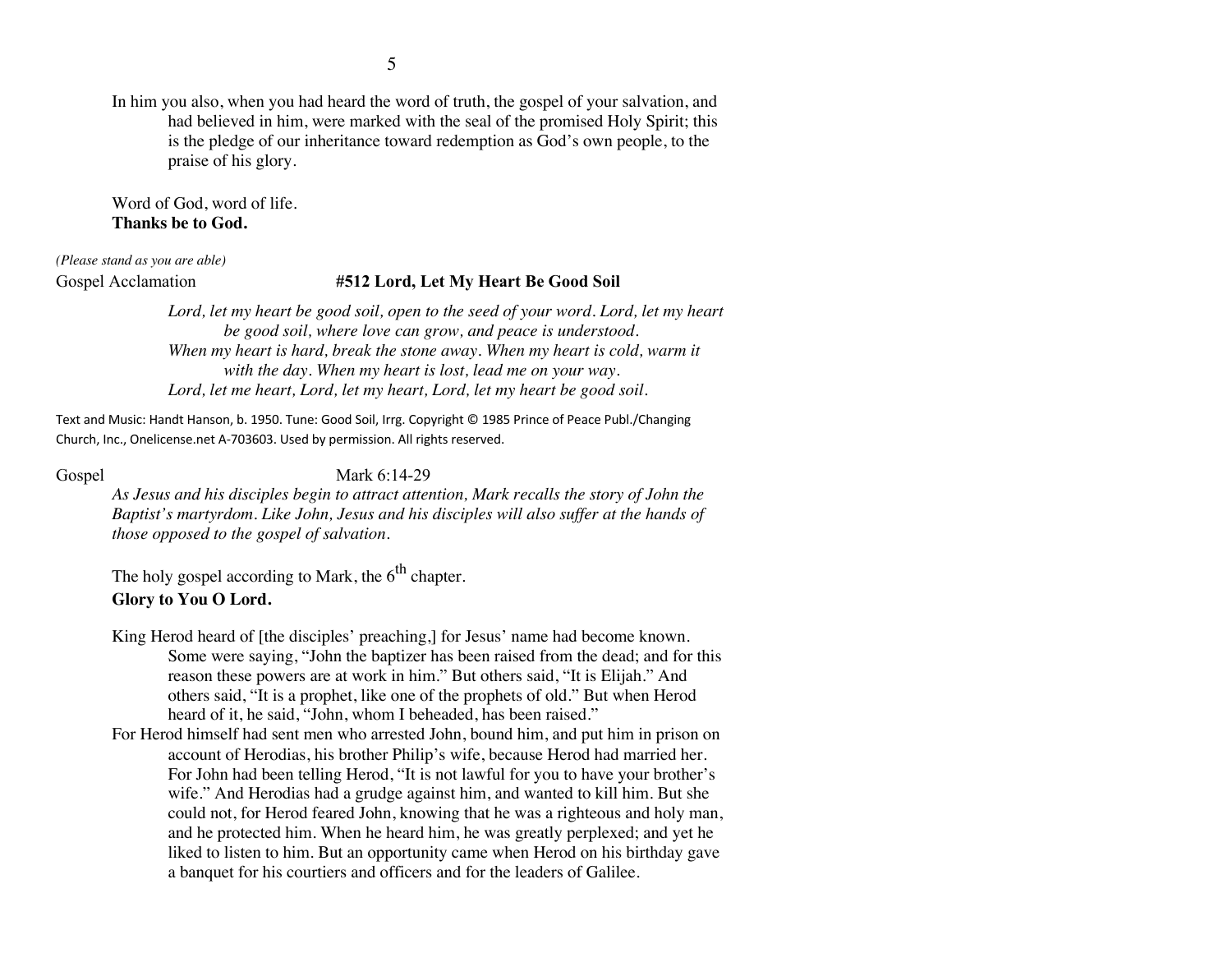- When his daughter Herodias came in and danced, she pleased Herod and his guests; and the king said to the girl, "Ask me for whatever you wish, and I will give it." And he solemnly swore to her, "Whatever you ask me, I will give you, even half of my kingdom." She went out and said to her mother, "What should I ask for?" She replied, "The head of John the baptizer." Immediately she rushed back to the king and requested, "I want you to give me at once the head of John the Baptist on a platter."
- The king was deeply grieved; yet out of regard for his oaths and for the guests, he did not want to refuse her. Immediately the king sent a soldier of the guard with orders to bring John's head. He went and beheaded him in the prison, brought his head on a platter, and gave it to the girl. Then the girl gave it to her mother. When his disciples heard about it, they came and took his body, and laid it in a tomb.

The Gospel of the Lord for you this day. **Praise to You, O Christ.**

*(Please be seated)*

Sermon Pastor Ann Williams

*(Please stand as you are able)*

### Hymn of the Day **#717 Let Justice Flow like Streams**

*(Prayer Cards will be collected during the hymn of the day) 1. Let justice flow like streams of sparkling water, pure, enabling growth, refreshing life, abundant, cleansing, sure. 2. Let righteousness roll on as others' cares we heed, an ever-flowing stream of faith translated into deed. 3. So may God's plumb line, straight, define our measure true, and justice, right, and peace pervade this world our whole life through.*

Text: Jane Parker Huber, b. 1926. Music: Aaron Williams, 1731-1776. Tune: St. Thomas SM. Text Copyright © 1984 Jane Parker Huber, admin. Westminster John Know Press. Podcast/Streamed/Reprinted with permission under One License A-703603. All rights reserved.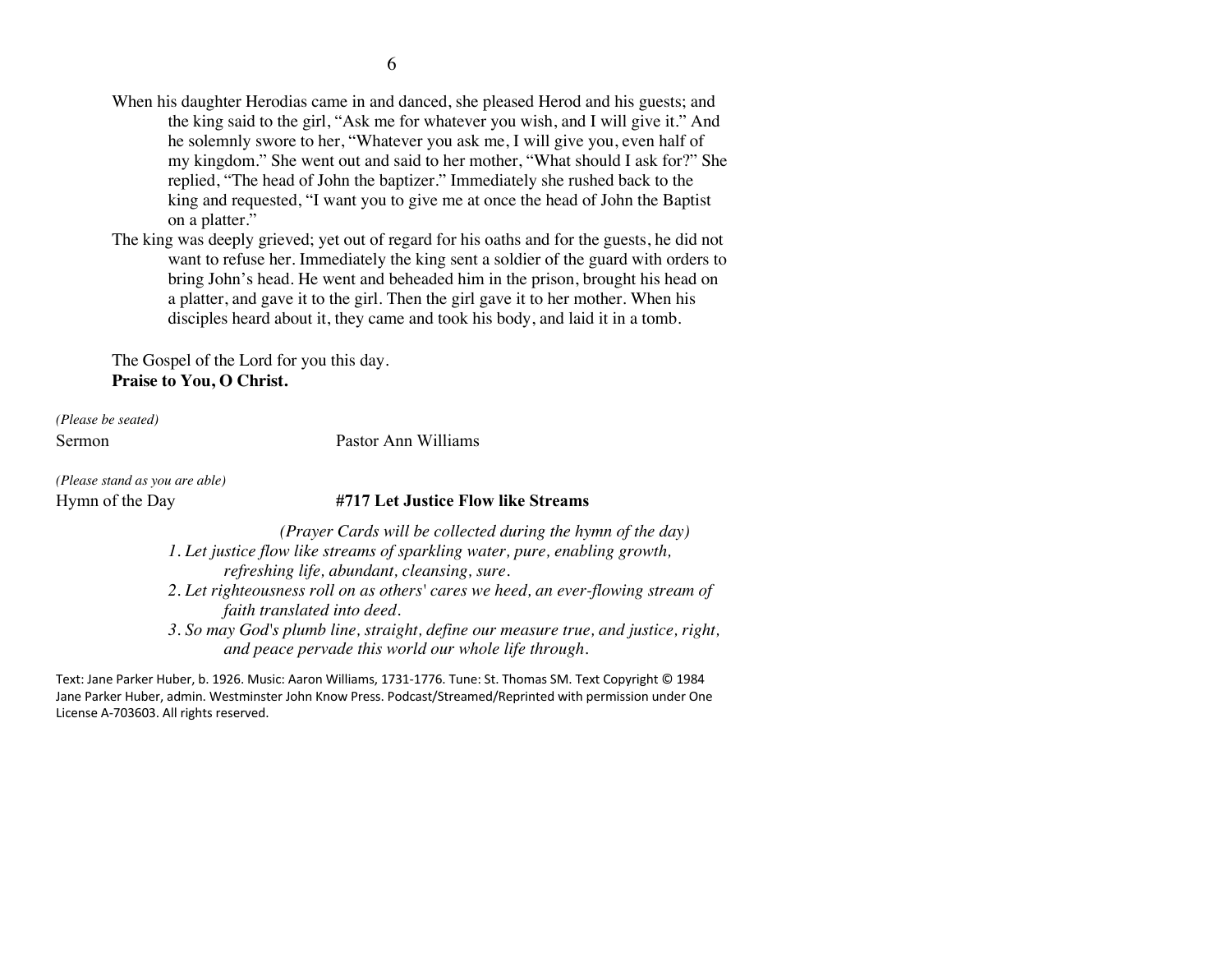*(Please stand as you are able)*

The Apostles' Creed **I believe in God, the Father almighty, creator of heaven and earth.**

**I believe in Jesus Christ, God's only Son, our Lord, who was conceived by the Holy Spirit, born of the virgin Mary, suffered under Pontius Pilate, was crucified, died, and was buried; he descended to the dead.**

**On the third day he rose again; he ascended into heaven, he is seated at the right hand of the Father, and he will come to judge the living and the dead.**

**I believe in the Holy Spirit, the holy catholic church, the communion of saints, the forgiveness of sins, the resurrection of the body, and the life everlasting.**

# Prayers of Intercession

Filled with the Holy Spirit, we join with the church in every place, praying for the world and the church, and all people in need.

... Lord, in your mercy, **hear our prayer.**

By the sure guidance of your Holy Spirit, O God, we lift up our prayers in trust and thanksgiving, through Jesus Christ our Lord.

#### **Amen.**

Sharing the Peace of Christ The peace of the Lord be with you all. **And also with you.**

# *Meal*

*(Please be seated)*

Musical Offering 8:30 *Lord of Glory, You Have Bought Us* arr. by Mark Hayes John Paradowski, Piano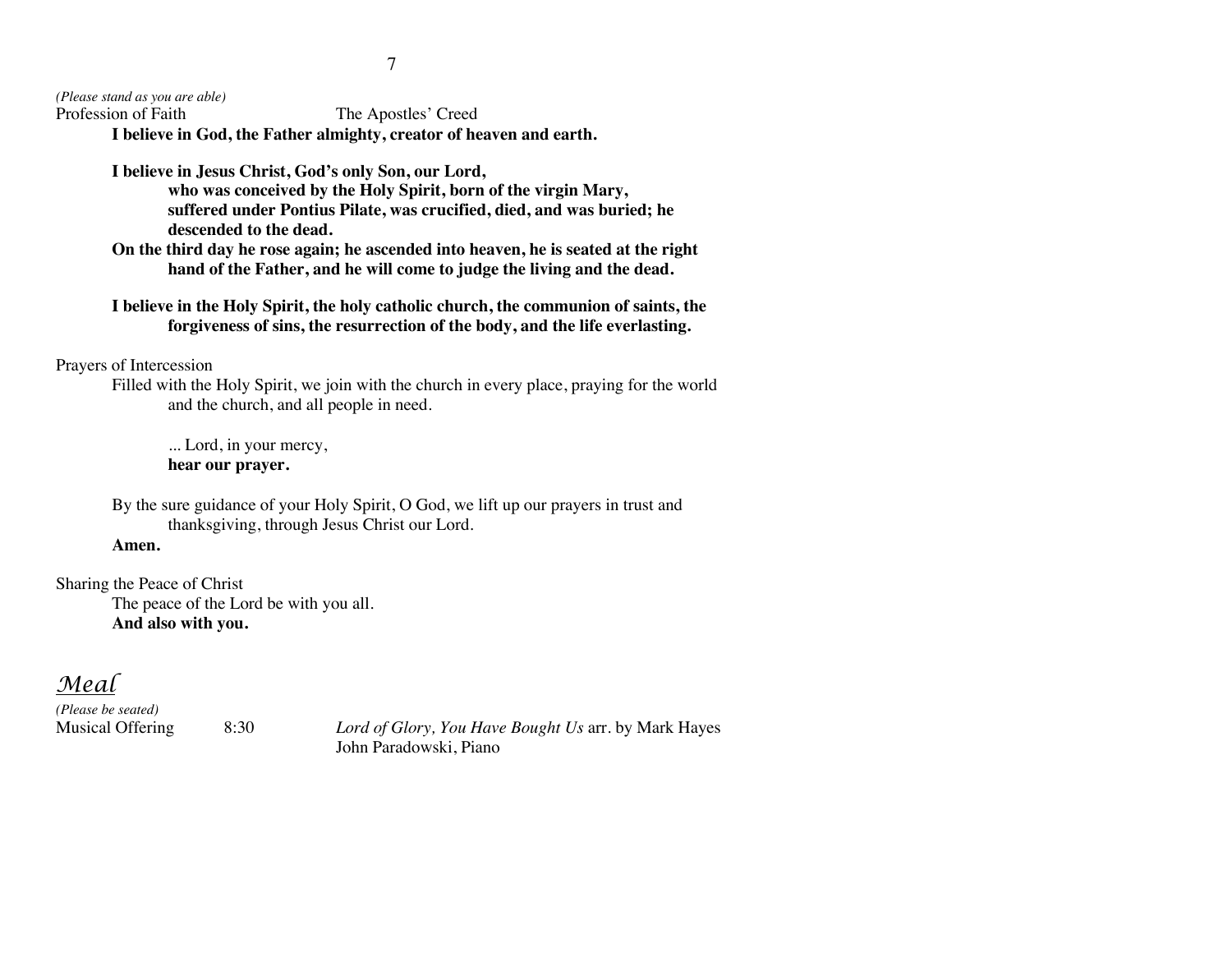Musical Offering 10:15 *At This Table* by Inina Menzel & Jonas Myrin Natalie Ford Sadjak, Soloist & Andy Sadjak, Cello

*At this table, everyone is welcome, at this table, everyone is seen. At this table, everybody matters, no one falls between. At this table, you can say whatever, at this table, you can speak your mind. At this table, everything's forgiven, there's enough for everyone.*

*[Refrain] So come as you are, remember that the door is always open. Yes, come as you are, the perfect gift that you can bring is your heart. So, come, come as you are.*

*At this table, there will be no judgments, at this table, mercy has a seat.* At this table we're all sons and daughters, there's no place I'd rather be. **[Refrain]** 

*At this table, everyone is welcome, at this table, everybody cares. At this table, everybody matters, so come.*

Copyright © 2019 Idina Music, EMI Blackwood Music Inc. Duva Islands and Songs of Universal Sony/ATV Music Publishing LLC and Universal Music Publishing Group. Podcast/Streamed/Reprinted with permission under One License A-703603. All rights reserved.

*(Please stand as you are able)*

## Offertory **#884 Praise God, from Whom All Blessings Flow**

*Praise God, from whom all blessings flow; praise him, all creatures here below; praise him above, ye heav'nly host; praise Father, Son, and Holy Ghost. Amen.*

### Offering Prayer

Let us pray. Jesus, Bread of life, you have set this table with your very self, and called us to the feast of plenty. Gather what has been sown among us and strengthen us in this meal. Make us to be what we receive here, your body for the life of the world.

### **Amen.**

Great Thanksgiving

The Lord be with you. **And also with you.** Lift up your hearts. **We lift them to the Lord.** Let us give thanks to the Lord our God. **It is right to give our thanks and praise.**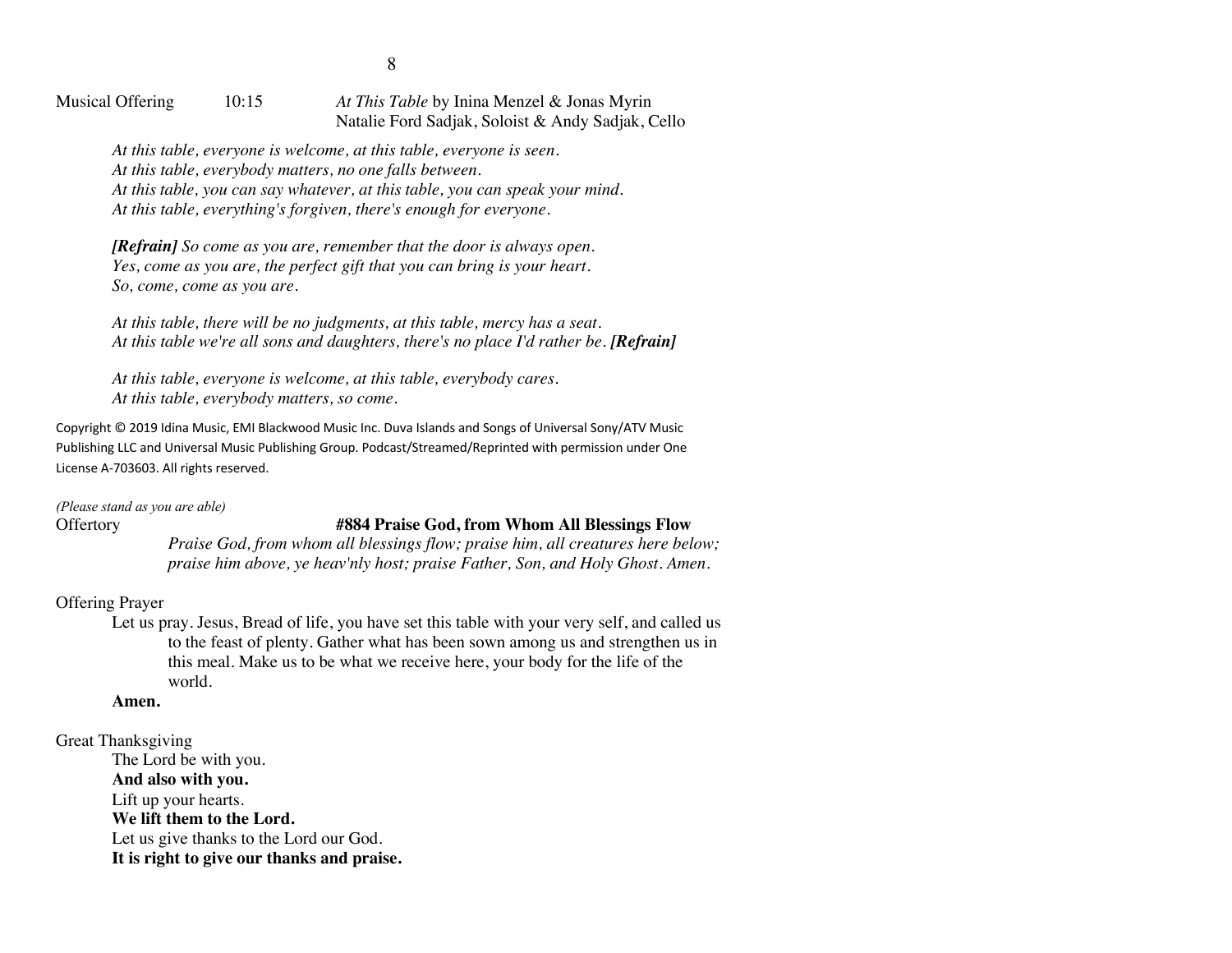Eucharistic Prayer

Lord's Prayer Gathered into one by the Holy Spirit, let us pray as Jesus taught us. **Our Father in heaven, hallowed be your name, your kingdom come, your will be done, on earth as in heaven. Give us today our daily bread. Forgive us our sins as we forgive those who sin against us. Save us from the time of trial and deliver us from evil. For the kingdom, the power, and the glory are yours, now and forever. Amen.**

*(Please be seated)*

# *First Communion*

8:30 – Micah Plamann 10:15 – Caleb Cherney, Angelina Lanza, Madelyn Locher, Amelia Sajdak

# First Communion

Today this community of faith rejoices because Sunday is the day Christ arose from the dead. Once again Jesus calls us to join him for a meal. We celebrate with those who today, join in sharing of the Lord's Meal—Holy Communion.

**We welcome you to the Table for the Sacrament of Holy Communion. We thank God for their lives. We pray that they will find joy and strength in this meal. Come among us, O God, as we gather to worship you.**